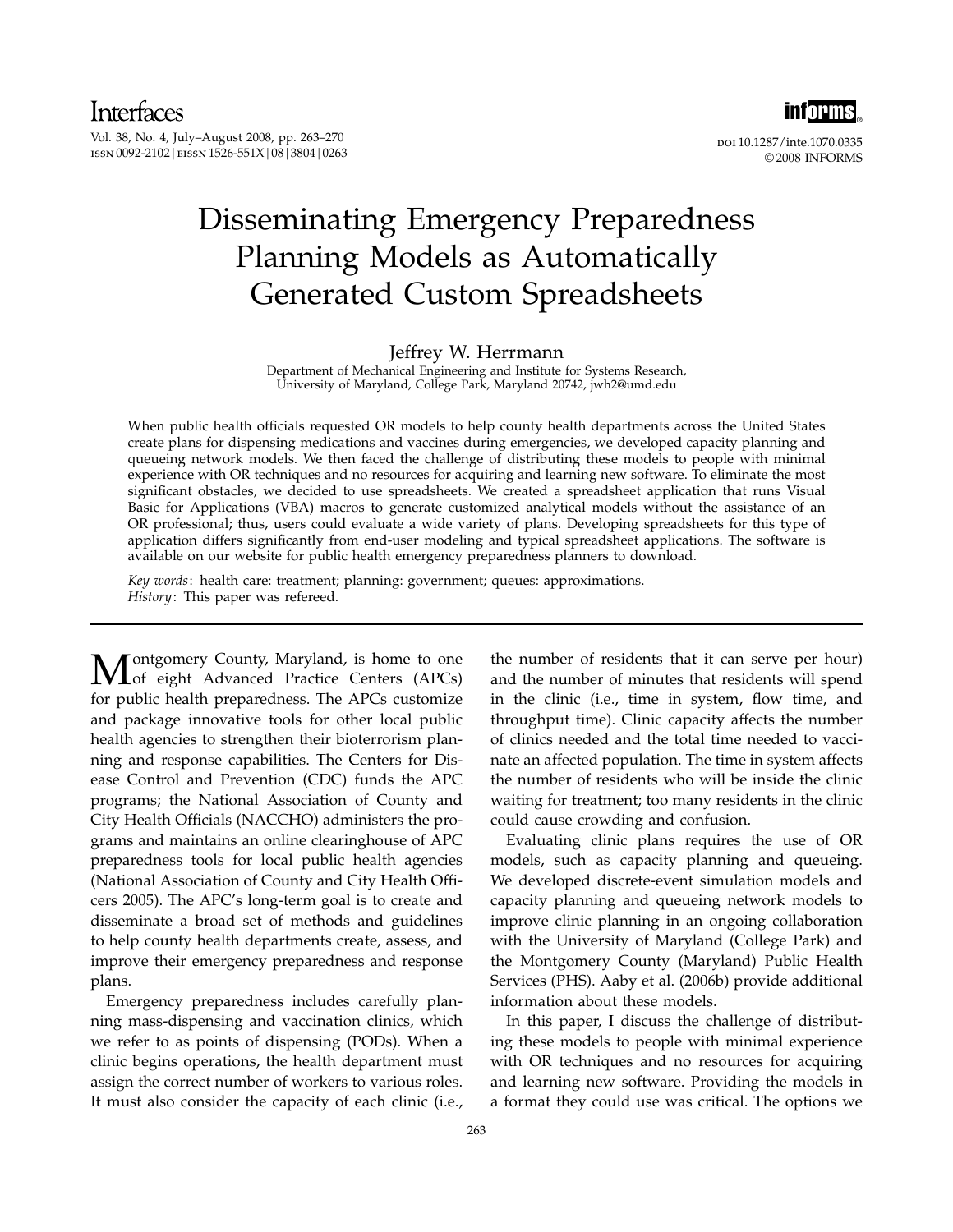evaluated included publishing a report that presented the mathematical models, developing an original piece of software, creating spreadsheets for common clinic layouts, and providing discrete-event simulation models. We decided to develop a spreadsheet application that allows users with no experience in building OR models to create and use customized, analytical capacity planning and queueing network models—without the assistance of an OR professional. Public health emergency preparedness planners can download the software from our website http://isr.umd.edu/Labs/CIM/projects/clinic/.

#### Emergency Preparedness Planning

Following the terrorist attacks of September 11, 2001, public health officials at the US federal, state, and county levels accelerated efforts to plan their responses to events such as bioterrorism attacks (e.g., the intentional release of smallpox or anthrax) and outbreaks of contagious disease (e.g., pandemic influenza). The resulting plans often call for PODs (Centers for Disease Control and Prevention 2002). Public health officials must create a set of clinic designs to prepare for a range of bioterrorism and contagious disease emergencies.

In the worst-case scenario (e.g., terrorists release a smallpox virus into the general population), everyone in the affected area would require vaccination within a few days. Kaplan et al. (2002) compare vaccination policies for responding to a smallpox attack; they show that in the most likely attack scenarios, mass vaccination would result in many fewer deaths than other procedures. For example, Montgomery County, Maryland, would need to vaccinate nearly one million people. To vaccinate so many people in a short period, it would have to set up PODs at designated sites throughout the county.

At a typical POD, residents go to the triage station outside the clinic building. Members of the triage station staff ask residents whether they have any smallpox symptoms (e.g., a rash or fever) or whether they have been exposed to the smallpox virus. Other staff members escort symptomatic residents to a symptoms room to consult with a doctor. Residents exposed to the virus (but otherwise healthy) go to a holding room to wait for medical attention. These rooms are separated from the rest of the POD to reduce the risk



Figure 1: The flowchart shows the flow of residents in a typical POD; the dashed lines show residents who exit the clinic without receiving vaccinations.

of infecting others. After consulting with a doctor, infected residents exit the clinic and go to a hospital; healthy residents are allowed continue to registration (Figure 1).

After entering the clinic, residents obtain registration forms and printed information on smallpox at the registration station. The staff includes translators for non–English-speaking residents. Residents then proceed to the education station—a set of classrooms in which they watch informational videos about the smallpox vaccine and fill in the registration forms. The education station staff checks the registration forms for completeness. Residents then walk to the screening station.

At the screening station, medical personnel check their registration forms and direct residents who, based on their medical histories, could suffer from vaccination complications to the consultation station. The remaining residents sign consent forms and go directly to the vaccination station.

At the consultation station, residents discuss possible complications with a doctor. Those who refuse the vaccination receive an information sheet and leave the clinic; public health officials will monitor them. Those who decide to be vaccinated sign consent forms and go to the vaccination station.

At the vaccination station, a nurse verifies that the consent form has been signed and witnessed and vaccinates the resident. Another staff member reviews a post-vaccination information sheet (i.e., what to do after the vaccination) with the resident; the resident then leaves the clinic.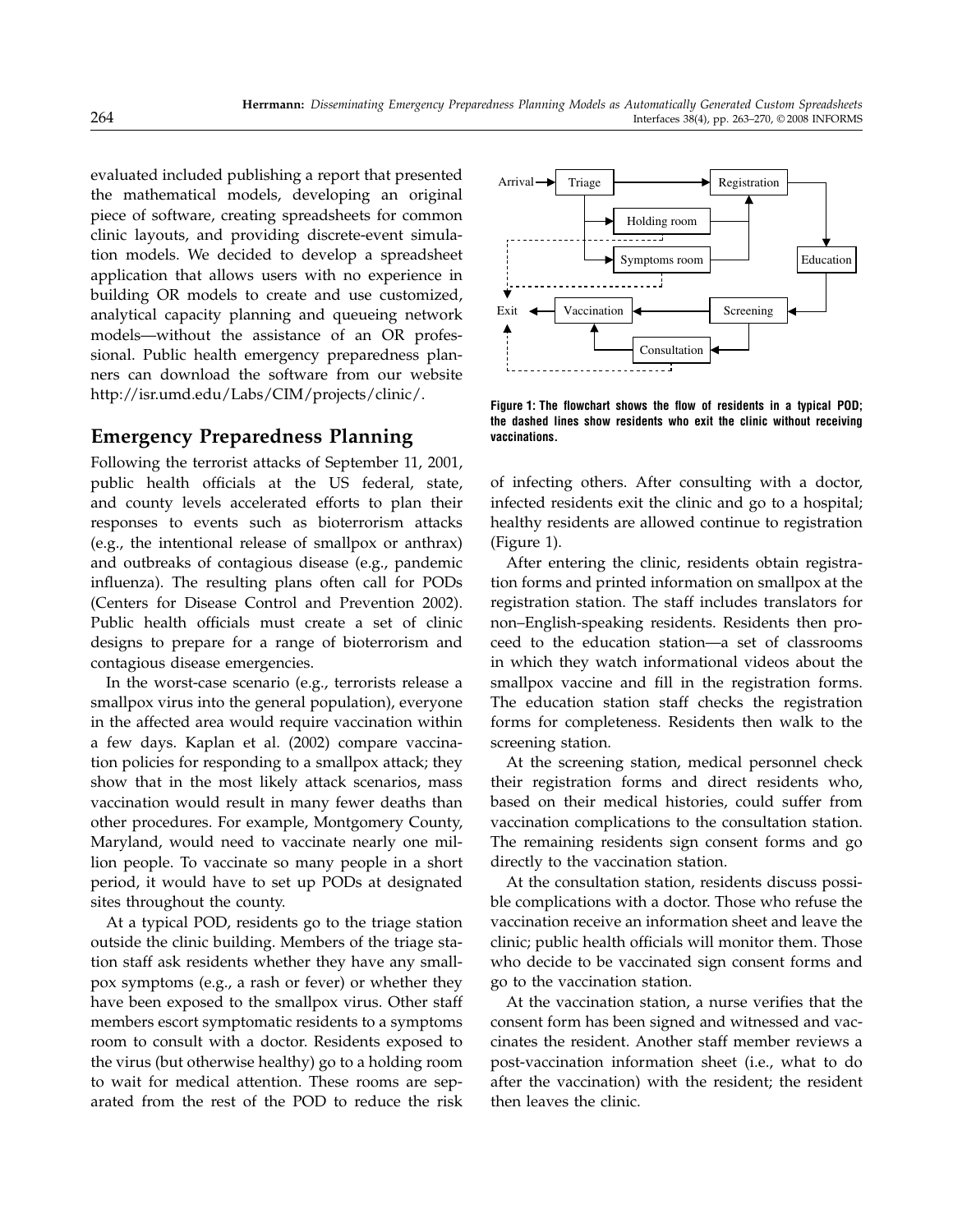## Choosing Spreadsheets

We began our analysis of clinic planning with a simulation study to evaluate alternative clinic designs (Aaby et al. 2005). We designed and built a discreteevent simulation model of the POD based on data that we collected during a full-scale exercise. After validating the model with our results, we used simulation models to evaluate alternative clinic designs and operational policies. Because discrete-event simulation models require specialized software that public health officials do not have, we decided to develop analytical capacity planning and queueing network models and to implement them as spreadsheets. We considered—but discarded—other options, as discussed below.

First, we developed two analytical capacity planning and queueing models: one for vaccination against a contagious disease (e.g., smallpox, as Figure 1 illustrates), and another for dispensing medicine (e.g., antibiotics for anthrax). Public health officials who reviewed these models concluded that these two models did not offer sufficient flexibility to evaluate a wide range of reasonable clinic designs. Therefore, we created software, which we called the Clinic Planning Model Generator. It can generate a spreadsheet-based, capacity planning and queueing model for a customized clinic configuration. The software is available at http://www.isr.umd.edu/ Labs/CIM/projects/clinic/.

Planners can use the clinic planning models to determine the number of staff members they need to satisfy capacity requirements and to design clinics to avoid unnecessary congestion. Public health professionals have validated the models, which are based on data that we collected from clinic exercises.

Public health professionals throughout the United States have downloaded the software and used it to help create plans for PODs. Aaby et al. (2006a) describe the use of the Clinic Planning Model Generator for planning PODs for pandemic influenza. CDC recommended the model's use for pandemic influenza preparation (Centers for Disease Control and Prevention 2006).

#### Software Structure

The Clinic Planning Model Generator software consists of two Microsoft Excel workbooks: the clinic



Figure 2: The Clinic Planning Model Generator software accepts user inputs and modifies the clinic template file to create a custom clinic planning model that the user can modify as desired.

generator and the clinic template. Its documentation consists of a user guide and the sample clinic model, which is also a Microsoft Excel workbook. We implemented the code in the workbooks using Visual Basic for Applications (VBA) macros; they run when a user opens the workbook and clicks on buttons in the spreadsheet. The generator and template files are 140 kilobytes each, and the sample clinic model is nearly 210 kilobytes. Figure 2 provides a system view of the software.

The clinic template contains all of the worksheets and VBA macros that are needed for a planning model. These worksheets contain text, formatted cells, navigation buttons, and many of the equations needed. To create the planning model, VBA macros accept user input, open the template, copy and paste cells from the template as needed, write formulas directly into the worksheets, and save this modified workbook as the planning model.

The clinic planning process involves three steps. First, the planner gathers the information that will be used and determines the flow of residents from one station to another within the clinic. The user guide provides blank forms to help with this task. Second, the user opens the clinic generator workbook; this starts a VBA macro that asks the user for information about the clinic. The macro then modifies the clinic template workbook to create and save a new workbook, which becomes the user's clinic planning model. Third, the user, working directly in the new workbook, enters additional information, modifies the clinic specifications, and views the performance estimates.

The documentation includes the user's guide and the sample clinic model. The user's guide defines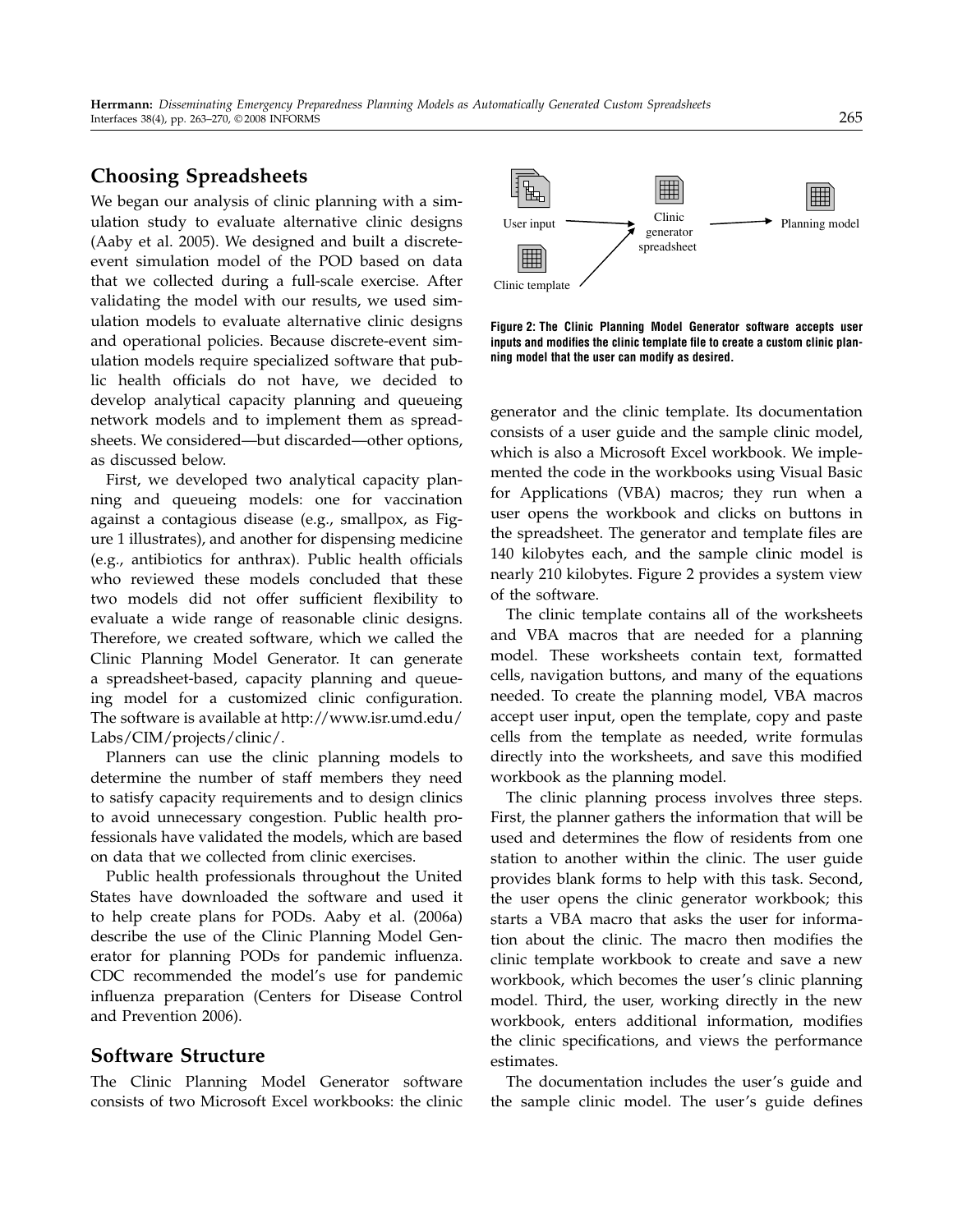important terms related to the queueing model, describes how to prepare the information that the model needs, shows the model-creation process (with an example), describes each sheet in the clinicplanning model workbook, and includes the routing worksheets. The sample clinic-model workbook is a completed clinic planning model; it corresponds to the example in the user's guide. Although it allows changes to some parameters, it does not allow the user to change the number of stations (or to add or remove batch-processing stations) from any existing clinic planning model.

### Spreadsheet Elements

The software automatically generates a spreadsheet from a minimal set of user inputs. Thus, planners do not have to create spreadsheets from scratch or understand the mathematics of queueing networks; yet, they generate a spreadsheet capacity planning and queueing network model that reflects the design they want to use. The software provides useful data that include processing-time distributions for different types of workstations, but it allows the user to make modifications as necessary.

The planning-model workbook consists of five worksheets; each has an assigned color; blank cells and cells with headers are filled with that color. Cells in which the user may enter data and cells that display calculated results are shown with a white background. To move from one sheet to another, the user clicks on color-coded navigation buttons along the top of each worksheet (each button runs a VBA macro that brings the corresponding sheet to the front). The "main" worksheet shows user inputs in a column on the left and calculated results in a column on the right. The "parameters" worksheet allows the user to change some general parameters about the clinic and parameters for each station, including the processingtime distribution. The "routing table" worksheet has tables for specifying the routing probabilities and distances between stations. The "staffing" worksheet has a list of blanks for entering position titles and the number of staff members in each position. The "report" worksheet has a less colorful, documentlike layout to allow the user to print the results. It includes two bar charts showing station utilization and queueing.

To simplify the user interface, the clinic planning model does not display navigation elements (e.g., sheet tabs) and hides the calculation worksheet. However, a user can change these options and unhide the calculation worksheet, if desired. Thus, a user can see and change any of the spreadsheet details. The resulting spreadsheets follow good spreadsheet design practices (Powell and Baker 2004). They are modular and use different worksheets for different data types. A modular design is critical to writing software that must automatically build spreadsheets from a template.

The key user inputs (i.e., the number of patients to be treated and the number of staff members at each station) are located near each other on the same worksheet and are easy to change. The key performance measures are displayed on the same page so that users can immediately see the impact of changing input data. The calculations are on another worksheet, which is hidden.

# Spreadsheet Dissemination

Prior to disseminating the software, we met with many public health emergency preparedness planners to describe the software and help them to start using it. In February 2006, 32 planners participated in training sessions at a NACCHO conference. These participants had the opportunity to use the software on laptop computers that we set up in the meeting room; our team helped them build models. We also ran separate workshops for planners from two counties in Maryland and one in Minnesota. In addition, the New York State Department of Health used the software to plan 59 POD exercises.

As of May 2007, our list of registered users included 65 public health emergency preparedness planners from 25 states. Between June 2005 and May 2007, the Montgomery County APC received 11 requests for information about the software. In April 2006, 135 planners viewed a Web-based seminar about the software.

Although we require no payment or registration from users when they download our software, we do ask them to notify us so that we can inform them when updates become available. The University of Maryland retains ownership of the copyright. Based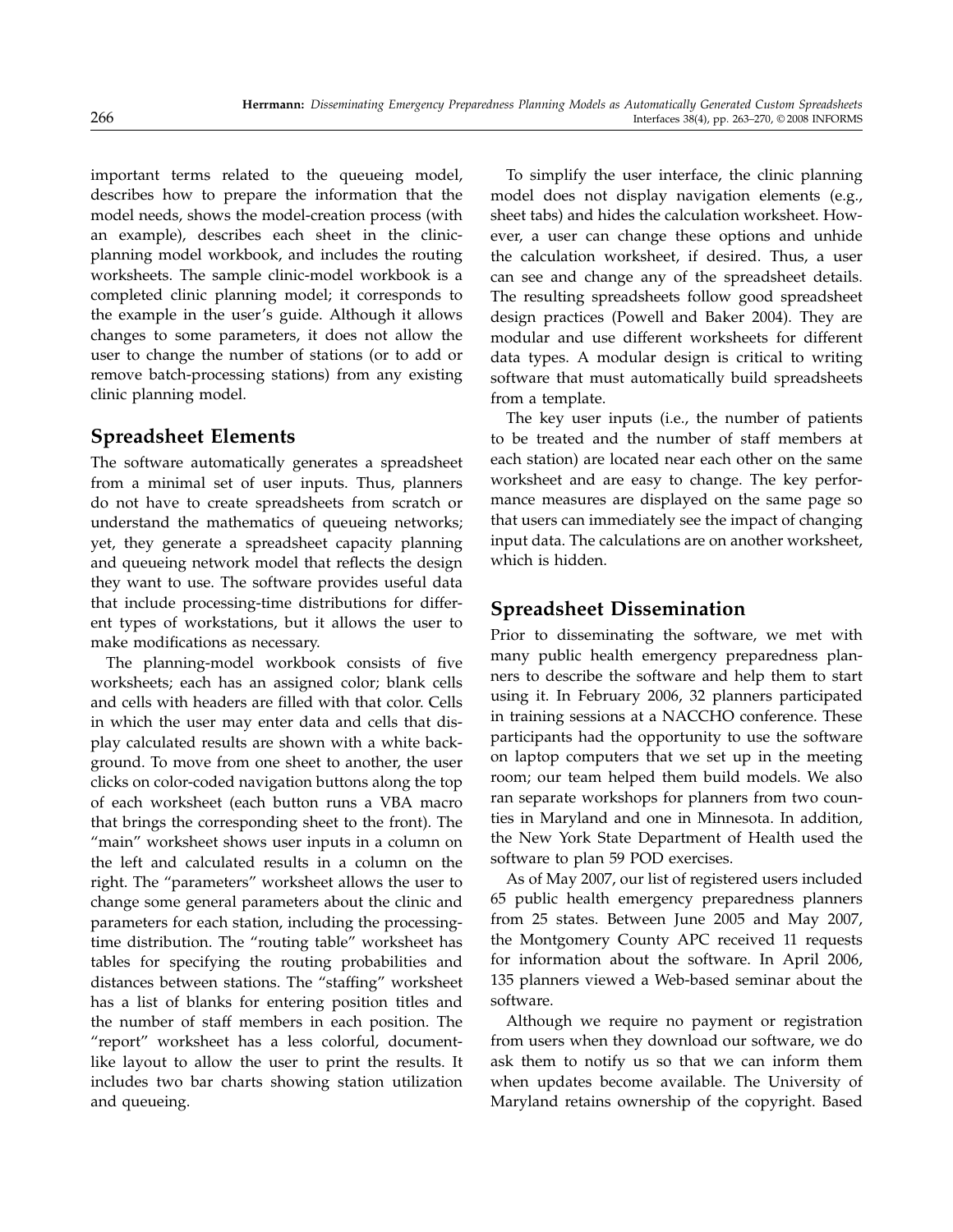on the feedback we have received from users, we are continuing to create updated versions of the software and post them on our website. However, existing clinic planning models continue to work. Not charging for the software removes a large obstacle to dissemination. The APC pays for the software and wishes to see it distributed to the widest possible audience. Moreover, this approach best fits our institution's vision, which states that the University of Maryland will make "the results of its research available for the use and benefit of the State of Maryland and its people" (University of Maryland 2000).

#### Benefits of Spreadsheets

The spreadsheet-software approach has many benefits. The clinic planning models are portable and selfcontained and require only Microsoft Excel. Because most public health emergency preparedness planners already use Excel, they do not have to buy new software. Moreover, the spreadsheet concept is so familiar that users can learn the software quickly

Spreadsheets are suitable for rapid development; exploiting the existing infrastructure of Microsoft Excel and VBA greatly reduces the software development effort. It also provides a rapid prototyping capability. We can rapidly modify the model to evaluate potential improvements that users want; after identifying a feasible, desirable change, we can modify the clinic template and the VBA macros so that all future clinic planning models incorporate that change. Developing the VBA macros needed to generate the models from user inputs did require significant effort; however, this approach increased the flexibility tremendously. A set of predefined spreadsheet models would have been insufficient. Unlike discrete-event simulation, which requires many long replications to estimate queue lengths and waiting times, a queueing network model implemented as a spreadsheet can calculate performance estimates immediately whenever the user changes a parameter.

We wrote and published a report that presented the mathematical models (Aaby et al. 2006b); however, this was not an acceptable alternative to creating a computer-based tool. We realized that we could not expect public health professionals to take the time to understand the mathematical models in sufficient

| Distribution<br>option                    | Ease of<br>use | Variety  | Run time   | Need to buy<br>software | Development<br>effort |
|-------------------------------------------|----------------|----------|------------|-------------------------|-----------------------|
| Predefined<br>spreadsheets                | Very easy      | Very low | Very quick | No                      | Little                |
| Software that builds<br>spreadsheets      | Easv           | Hiah     | Very quick | No                      | Moderate              |
| Predefined simulation<br>models           | Fair           | Very low | Slow       | Yes                     | Little                |
| Software that builds<br>simulation models | Easy           | High     | Slow       | Yes                     | Moderate              |
| New software                              | Easy           | High     | Very quick | No                      | Large                 |
| Mathematical<br>formulas                  | Difficult      | High     | Very quick | No                      | None                  |

Table 1: Our qualitative evaluation of distribution options showed software that builds spreadsheets (boldface in the table) to be our best option because it would be easy to use, be able to model many different types of clinics, run very quickly, require the purchase of no special software, and need only a moderate amount of development effort. Variety refers to the ability to model a wide range of clinic designs.

detail to implement them. In addition, this would have increased the probability of user errors. Table 1 shows our evaluation of the available distribution options for the models.

### Spreadsheet Development Approaches

Developing software for distributing spreadsheets to a large set of diverse users required a unique approach that is based on, but substantially different from, end-user modeling and typical spreadsheet applications.

End-user modeling, a process in which decision makers build and run their own models, has four key characteristics (Powell 1997):

(1) The decision maker builds the model.

(2) The approach is quantitative but not analytical.

(3) The style is quick and informal.

(4) The purpose is to gain insight into a decision or problem.

The three primary steps to building good spreadsheets for end-user modeling are planning, programming, and crafting the user interface (Powell and Baker 2004). Similarly, Grossman (1999) suggests that end-user modelers should follow these steps:

(1) Turn off their computers.

(2) On paper, write down what the spreadsheet will look like.

(3) Execute the paper spreadsheet by hand.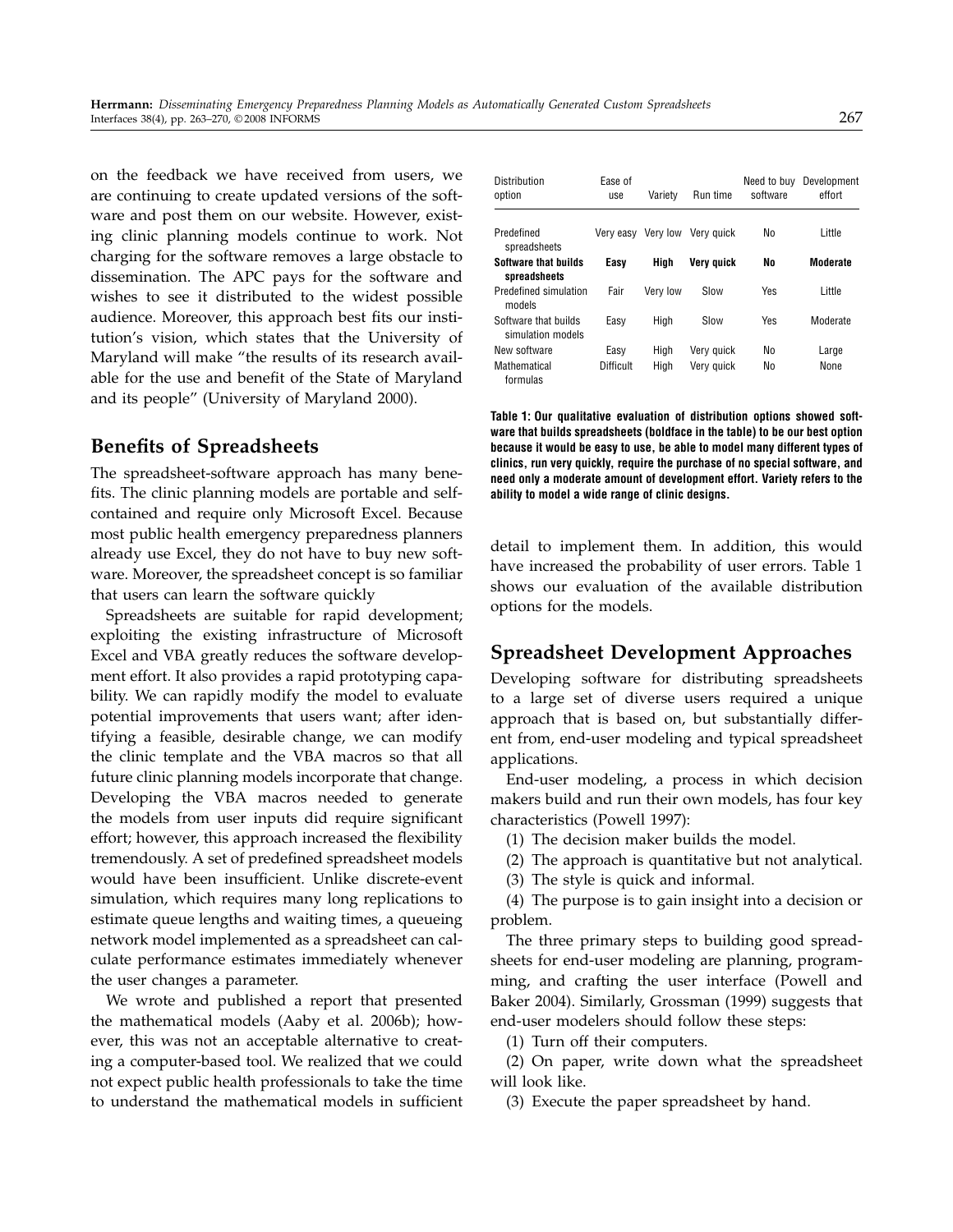(4) Iterate using Step 3.

(5) Turn on their computers and begin to program. Edwards et al. (2000) provide guidelines and suggestions for using OR specialists in developing spreadsheets. Thiriez (2004) provides several examples of professional spreadsheets that he created for clients. Based on his experience, he praises the spreadsheet's ease of use, transparency, need for no additional software, and reduction of development effort.

There are significant differences between these processes and the development of our Clinic Planning Model Generator. First and foremost, the Clinic Planning Model Generator is not end-user modeling. We were acting as analysts (i.e., constructing models for a client); we were not acting as a decision maker and building a spreadsheet for our own use. Because we wanted to provide more flexibility, the typical spreadsheet application approach was insufficient; therefore, we decided to create a spreadsheet application that, based on user input, automatically modifies a spreadsheet template to generate a custom clinic planning model. Thus, the software approach is similar to source code generation.

From the user's perspective, the Clinic Planning Model Generator resembles a highly structured enduser modeling process as follows:

(1) The user plans the model by collecting data and using a predetermined form to document the flow of residents through the clinic.

(2) The user does not have to program the model but merely enters data in a structured way.

(3) The user does not have to craft the user interface; the model creates it automatically.

(4) The user can modify spreadsheet values, formulas, and source code.

### Challenges

The biggest challenge to our spreadsheet modeling approach has been finding a good compromise between flexibility and structure. We need flexibility because planners want to evaluate a wide variety of designs. We need structure to make programming feasible and to reduce the user learning time.

One of our key reasons for creating a new modeling tool was that existing queueing network analyzers use language that is unfamiliar to public health professionals. Therefore, we defined queueing terms in language that they could understand; our software also uses the correct emergency preparedness terms. Unfortunately, these terms tend to change over time. For example, the term "points of dispensing" is now preferred over "mass vaccination clinic." Changing terms requires us to update presentations, documentation, and reports accordingly.

From a scientific point of view, the use of approximations means that the spreadsheet provides only estimates of performance. Despite the large body of literature on queueing networks, we had to develop new approximations that are relevant to this domain. We have characterized the accuracy of our estimates and are continuing to work on better approximations (Treadwell and Herrmann 2005, Pilehvar and Herrmann 2006, Pilehvar 2007). In this situation, a useful, reasonable approximation is preferable to an exact procedure that is difficult to apply in practice.

### Conclusions

Developing software to create spreadsheets for a large set of diverse users has been part of an exciting process to use OR to improve planning for bioterrorism attacks, pandemic influenza, and other health-related emergencies. The result is a two-stage process. In the first stage, we developed the software, which we implemented as VBA macros within a spreadsheet. In the second stage, the user runs the VBA macros to create a customized spreadsheet.

This experience has provided some lessons for using spreadsheets. From the user's perspective, spreadsheets eliminate the requirement to purchase software, reduce the amount of training, and provide flexibility; users can easily modify the models to meet their needs. To the application developer, they exploit an existing infrastructure that reduces the development effort and increases the likelihood that users will adopt the application. To the OR analyst, they provide a reliable way to make mathematical models available and reduce errors because the users only need to enter key values; they do not need to understand or program the equations.

The process is significantly different from end-user modeling and from developing a typical spreadsheet application for a single client. It has relied on the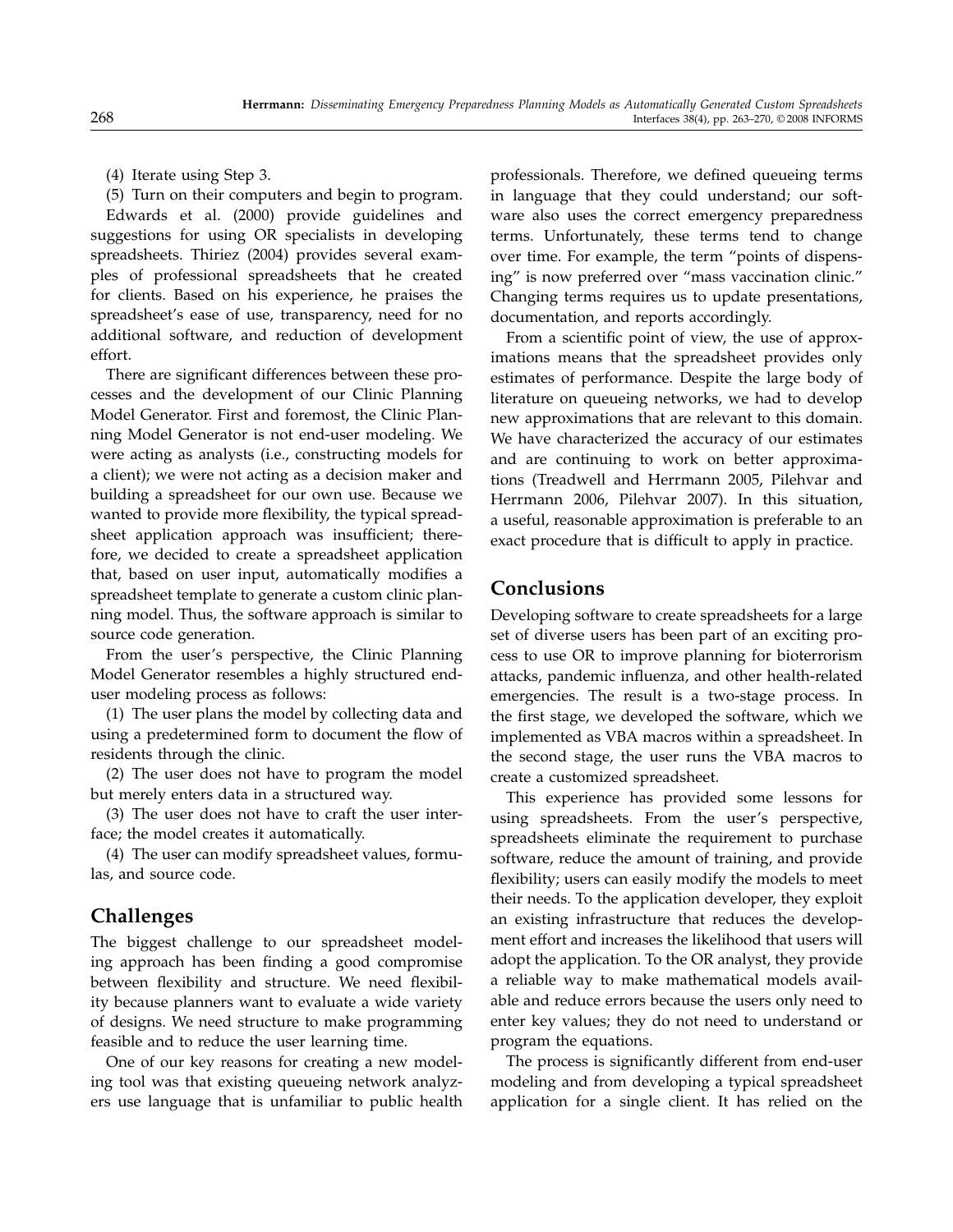ability to conduct rapid prototyping and the cooperation of motivated users.

We are continuing to develop the software based on feedback from the public health professionals who are using it. Because they are not operating PODs, further validation will come from exercises and from similar clinics set up to limit the spread of more common diseases (such as influenza).

#### Acknowledgments

We appreciate the helpful suggestions of the anonymous reviewers. The spreadsheet software described in this paper is the result of the efforts of many people who helped with data collection and modeling. We thank Daniel T. Cook, whose time at the University of Maryland was supported by the National Science Foundation under grant EEC 02-43803, and Mark Treadwell, Peter Lin, Ali Pilehvar, and Samuel Fomundam, who developed and enhanced the software in the Computer Integrated Manufacturing Laboratory, a constituent lab of the Institute for Systems Research. Kay Aaby, Rachel Abbey, Carol Jordan, and Kathy Wood at the Montgomery County, Maryland, Public Health Services provided excellent guidance and assistance. Cooperative Agreement Number U50/CCU302718 from the CDC to NACCHO supported this publication. Its contents are solely the responsibility of the University of Maryland and the Advanced Practice Center for Public Health Emergency Preparedness and Response of Montgomery County, Maryland, and do not necessarily represent the official views of CDC or NAC-CHO.

#### References

- Aaby, K., J. W. Herrmann, C. Jordan, M. Treadwell, K. Wood. 2005. Improving mass vaccination clinic operations. Proc. Internat. Conf. Health Sci. Simulation, New Orleans, 1–7.
- Aaby, K., R. Abbey, J. W. Herrmann, M. Treadwell, C. Jordan, K. Wood. 2006a. Embracing computer modeling to address pandemic influenza in the 21st century. J. Public Health Management Practices 12(4) 365–372.
- Aaby, K., J. W. Herrmann, C. Jordan, M. Treadwell, K. Wood. 2006b. Montgomery County's public health service uses operations research to plan emergency mass-dispensing and vaccination clinics. Interfaces 36(6) 569–579.
- Centers for Disease Control and Prevention. 2002. Smallpox response plan and guidelines (Version 3.0). Retrieved November 26, 2002 http://www.bt.cdc.gov/agent smallpox/responseplan/.
- Centers for Disease Control and Prevention. 2006. Pandemic influenza guidance supplement to the 2006 public health emergency preparedness cooperative agreement, Phase II. Retrieved July 10, 2006 http://www.bt.cdc.gov/planning/ coopagreement/.
- Edwards, J. S., P. N. Finlay, J. M. Wilson. 2000. The role of OR specialists in "do it yourself" spreadsheet development. Eur. J. Oper. Res. 127(1) 14–27.
- Grossman, T. A. 1999. Teachers' forum: Spreadsheet modeling and simulation improves understanding of queues. Interfaces 29(3) 88–103.
- Kaplan, E. H., D. L. Craft, L. M. Wein. 2002. Emergency response to a smallpox attack: The case for mass vaccination. Proc. National Acad. Sci. 99(16) 10935–10940.
- National Association of County and City Health Officers. 2005. Advanced practice centers. Retrieved July 6, 2005 http:// www.naccho.org/topics/emergency/apc.cfm.
- Pilehvar, A. 2007. Queueing network approximations for mass dispensing and vaccination clinics. Master's thesis, Institute for Systems Research, University of Maryland, College Park.
- Pilehvar, A., J. W. Herrmann. 2006. Constructing queueing network approximations for mass dispensing and vaccination clinics. Technical Report 2006–17, Institute for Systems Research, University of Maryland, College Park.
- Powell, S. G. 1997. The teachers' forum: From intelligent consumer to active modeler, two MBA success stories. Interfaces 27(3) 88–98.
- Powell, S. G., K. R. Baker. 2004. The Art of Modeling with Spreadsheets. John Wiley & Sons, Inc., Hoboken, NJ.
- Thiriez, H. 2004. Spreadsheet-based professional modeling. INFORMS Trans. Education 4(2). Retrieved July 11, 2006 http:// ite.pubs.informs.org/Vol4No2/Thiriez/.
- Treadwell, M., J. W. Herrmann. 2005. Comparing queueing software for mass-dispensing and vaccination clinics. Technical Report 2005–113, Institute for Systems Research, University of Maryland, College Park.
- University of Maryland. 2000. Building on excellence: The next steps, the strategic plan for the University of Maryland, College Park. Retrieved July 11, 2006 http://www.provost. umd.edu/Strategic\_Planning/Plan.html.

Patrick M. Libbey, Executive Director, NACCHO, 1100 17th Street, NW, Washington, D.C. 20036, writes: "I am writing about the software developed for the Montgomery County, Maryland, Advanced Practice Center (APC) for Public Health Preparedness by Jeffrey W. Herrmann, Department of Mechanical Engineering and Institute for Systems Research, University of Maryland, College Park. The Centers for Disease Control and Prevention (CDC) funds the APC program. The National Association of County and City Health Officials (NACCHO) administers the program and maintains an online clearinghouse of APC preparedness tools for local public health agencies.

"The Clinic Planning Model Generator software and the associated spreadsheets are designed to help public health officials prepare for a major bioterrorism event or other public health hazard where it would be necessary to give medication to or vaccinate a large number of residents in a short period of time. In such a situation, time would be of the essence; staff and available sites would be in short supply. Moving people through lines in the most efficient way would